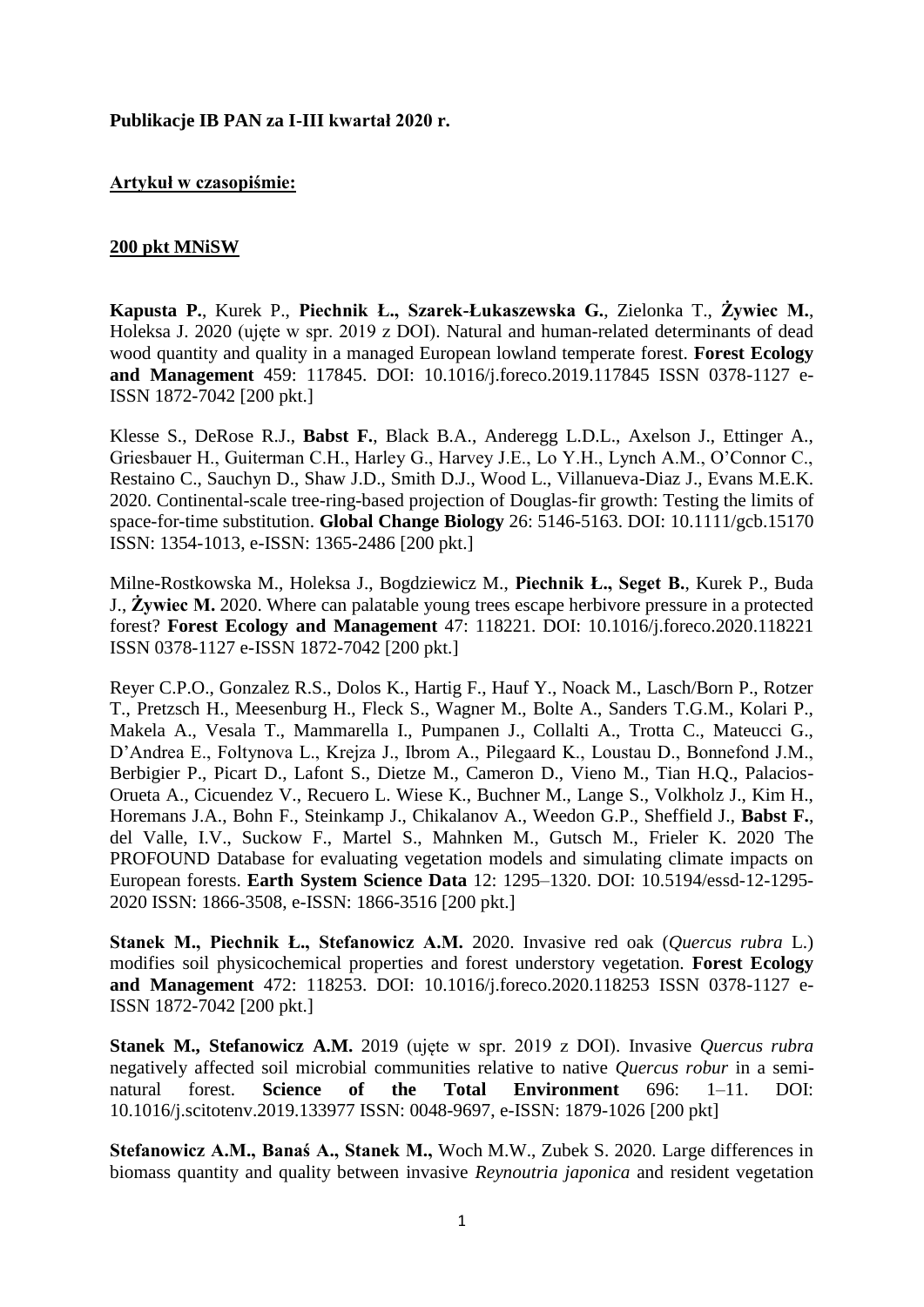are not reflected in topsoil physicochemical properties. **Geoderma** 368: 114307. DOI: 10.1016/j.geoderma.2020.114307 ISSN 0016-7061, e-ISSN 1872-6259 [200 pkt.]

Trotsiuk V., Hartig F., Cailleret M., **Babst F.**, Forrester D. I., Baltensweiler A., Buchmann N., Bugmann H., Gessler A., Gharun M., Minunno F., Rigling A., Rohner B., Stillhard J., Thuerig E., Waldner P., Ferretti M., Eugster W., Schaub M. 2020 (ujęte w spr. 2019 z DOI). Assessing the response of forest productivity to climate extremes in Switzerland using model-data fusion. **Global Change Biology** 26: 2463–2476. DOI: 10.1111/gcb.15011 ISSN 1354-1013, e-ISSN 1365-2486 [200 pkt.]

Wilczyński J., Žaár O., Nemergut A., Kufel-Diakowska B., **Moskal-del Hoyo M.**, Morczek P., Páll-Gergely B., Oberc T., Lengyel G. 2020. The Upper Palaeolithic at Trenčianske Bohuslavice, Western Carpathians, Slovakia. **Journal of Field Archaeology**. DOI: 10.1080/00934690.2020.1733334 ISSN 0093-4690, e-ISSN 2042-4582 [200 pkt.]

Zubek S., Majewska M.L., **Kapusta P., Stefanowicz A.M.**, Błaszkowski J., Rożek K., Stanek M., Karpowicz F., Zalewska-Gałosz J., 2020. *Solidago canadensis* invasion in abandoned arable fields induces minor changes in soil properties and does not affect the performance of subsequent crops. **Land Degradation and Development** 31: 334–345. DOI: 10.1002/ldr.3452 ISSN 1085-3278, e-ISSN: 1099-145X [200 pkt.]

### **140 pkt MNiSW**

Bogdziewicz M., Szymkowiak J., Tanentzap A.J., Calama R., Marino S., Steele M.A., **Seget B.**, **Piechnik Ł.**, **Żywiec M.** 2020. Seed predation selects for reproductive variability and synchrony in perennial plants. **New Phytologist**. DOI: 10.1111/nph.16835 ISSN: 0028-646X, e-ISSN: 1469-8137 [140 pkt.]

**Cywa K., Wacnik A.** 2020. First representative xylological data on the exploitation of wood by early medieval woodcrafters in the Polesia region, southwestern Belarus. **Journal of Archaeological Science: Reports** 30: 102252. DOI: 10.1016/j.jasrep.2020.102252 e-ISSN 2352-409X [140 pkt.]

Dumont H.J., Pociecha A., Zawisza E., Szeroczyńska K., Worobiec E., Worobiec G. 2020. Miocene cladocera from Poland. **Scientific Reports** 10: 12107. DOI: 10.1038/s41598-020- 69024-9 ISSN 2045-2322 [140 pkt.]

Feurdean A., Vannière B., Finsinger W., Warren D., Connor S.C., Forrest M., Liakka J., Panait A., Werner C., Andrič M., Bobek P., Carter V.A., Davis B., Diaconu A.-C., Dietze E., Feeser I., Florescu G., GałkaM., Giesecke T., Jahns S., Jamrichová E., Kajukało K., Kaplan J., Karpińska-Kołaczek M., Kołaczek P., Kuneš P., Kupriyanov D., Lamentowicz M., Lemmen C., Magyari E.K., Marcisz K., Marinova E., Niamir A., Novenko E., Obremska M., Pędziszewska A., Pfeiffer M., Poska A., Rösch M., Słowiński M., Stančikaitė M., Szal M., Święta-Musznicka J., Tanţău I., Theuerkauf M., Tonkov S., Valkó O., Vassiljev J., Veski S., Vincze I., **Wacnik A.**, Wiethold J., Hickler T. 2020. Fire hazard modulation by long-term dynamics in land cover and dominant forest type in eastern and central Europe. **Biogeosciences** 17: 1213–1230. DOI: 10.5194/bg-17-1213-2020 ISSN 1726-4170, e-ISSN 1726-4189 [140 pkt.]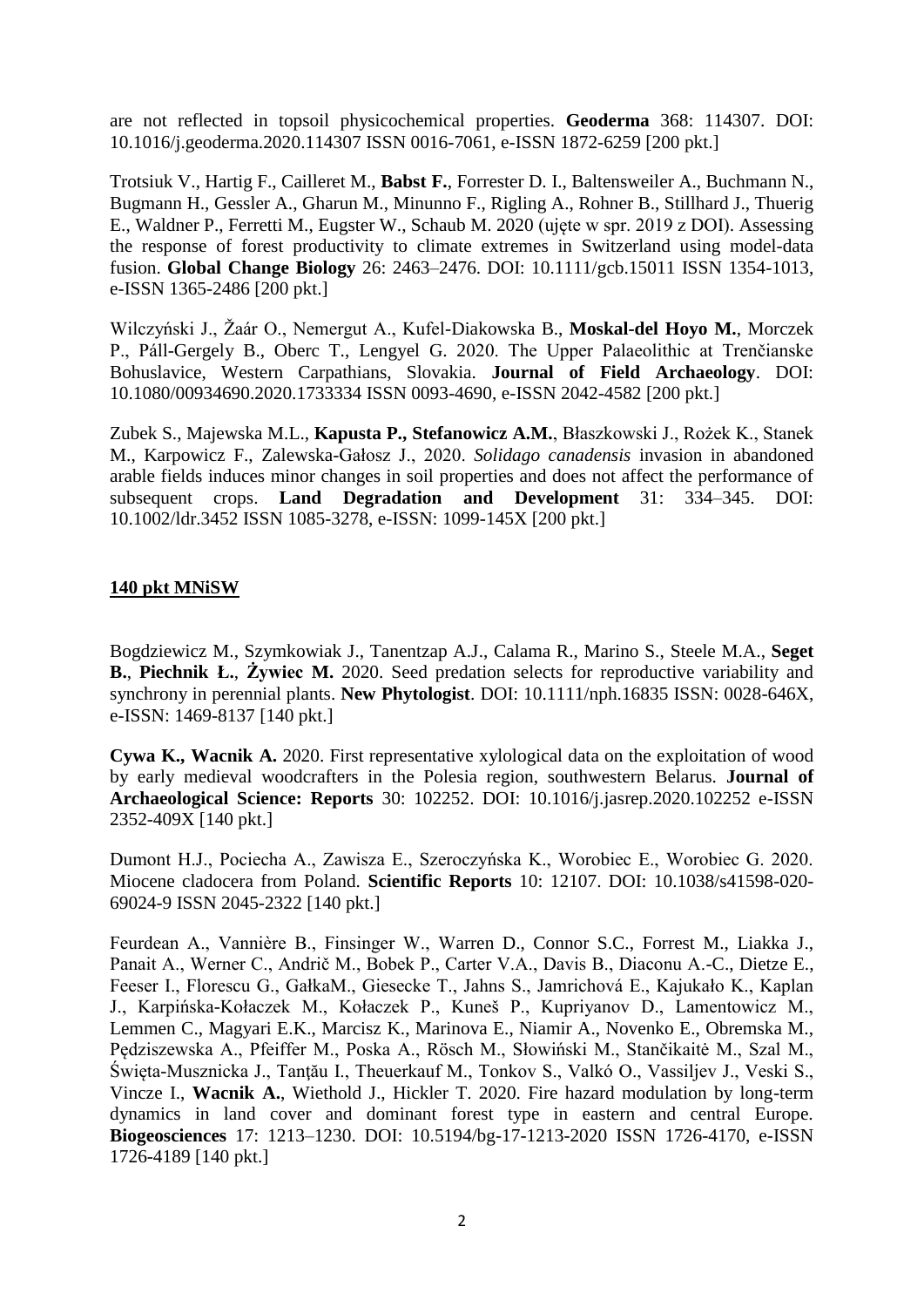Filipović D., Meadows J., Corso M.D., Kirleis W., Alsleben A., Akeret Ö., Bittmann F., Bosi, G., Ciută B., Dreslerová D., Effenberger H., Gyulai F., Heiss A.G., Hellmund M., Jahns S., Jakobitsch T., **Kapcia M.**, Klooß S., Kohler-Schneider M., Kroll H., Makarowicz P., Marinova E., Märkle T., Medović A., Mercuri A.M., **Mueller-Bieniek A.**, Nisbet R., Pashkevich G., Perego R., Pokorný P., Pospieszny Ł., Przybyła M., Reed K., Rennwanz J., Stika H.-P., Stobbe A., Tolar T., **Wasylikowa K.**, Wiethold J., Zerl, T. 2020. New AMS 14 C dates track the arrival and spread of broomcorn millet cultivation and agricultural change in prehistoric Europe. **Scientific Reports** 10: 13698. DOI: 10.1038/s41598-020-70495-z ISSN 2045-2322 [140 pkt.]

Gedl P., **Worobiec E.** 2020. Origin and timing of palaeovalleys in the Carpathian Foredeep basement (Sędziszów Małopolski-Rzeszów area; SE Poland) in the light of palynological studies. **Marine and Petroleum Geology** 115: 104277. DOI: 10.1016/j.marpetgeo.2020.104277 ISSN 0264-8172, e-ISSN 1873-4073 [140 pkt.]

Mnich B., **Mueller-Bieniek A**., Nowak M., Wilczyński J., Pospuła S., Szostek K. 2020. Terrestrial diet in prehistoric human groups from southern Poland based on human, faunal and botanical stable isotope evidence. **Journal of Archaeological Science: Reports** 32: 102382. DOI: 10.1016/j.jasrep.2020.102382 e-ISSN 2352-409X [140 pkt.]

**Mueller-Bieniek A.**, Pyzel J., **Kapcia M.** 2020 (ujęte w spr. 2018 z DOI). Chenopodium seeds in open-air archaeological sites – How to not throw the baby out with the bathwater. **Environmental Archaeology** 25: 69–81. DOI: 10.1080/14614103.2018.1536500 ISSN 1461- 4103, e-ISSN 1749-6314 [140 pkt.]

**Owczarek-Kościelniak M., Krzewicka B., Piątek J.**, Kołodziejczyk Ł.M., **Kapusta P.** 2020 (ujete w spr. z  $2019$  z DOI). Is there a link between the biological colonization of the gravestone and its deterioration? **International Biodeterioration & Biodegradation** 148: 104879. DOI: 10.1016/j.ibiod.2019.104879 ISSN 0964-8305, e-ISSN 1879-0208 [140 pkt.]

Peters R.L., von Arx G., Nievergelt D., Ibrom A., Stillhard J., Trotsiuk V., Mazurkiewicz A., **Babst F.** 2020 (ujęte w spr. 2019 z DOI). Axial changes in wood functional traits have limited net effects on stem biomass increment in European beech (*Fagus sylvatica*). **Tree Physiology** 40: 498–510. DOI: 10.1093/treephys/tpaa002 ISSN 0829-318X, e-ISSN 1758-4469 [140 pkt.]

Piątek J., Lenarczyk J., **Piątek M.** 2020. Assessing morphological congruence in *Dinobryon*  species and their stomatocysts, including a newly established *Dinobryon pediforme*– stomatocyst connection. **Scientific Reports** 10: 9779. DOI: 10.1038/s41598-020-65997-9 e-ISSN 2045-2322 [140 pkt.]

Spisak W., **Chlebicki A.**, **Wołowski K.,** Szar M., Kozak J., Kaszczyn M. 2020. Using wood chips for the protection of plants and soil from the harmful effects of road salt. **European Journal of Wood and Wood Products**. DOI: 10.1007/s00107-020-01563-4 ISSN 0018- 3768, e-ISSN 1436-736X [140 pkt.]

Wilczyński J., Krajcarz M.T., **Moskal-del Hoyo M.**, Alexandrowicz W.P., Miękina B., Pereswiet-Soltan A., Wertz K., Lipecki G., Marciszak A., Lõugas L., Gradziński M., Szczepanek A., Zastawny A., Wojenka M. 2020. Late Glacial and Holocene paleoecology and paleoenvironmental changes in the northern Carpathians foreland: The Żarska Cave (southern Poland) case study. **The Holocene**. DOI: 10.1177/0959683620902220 ISSN 0959-6836, e-ISSN 1477-0911 [140 pkt.]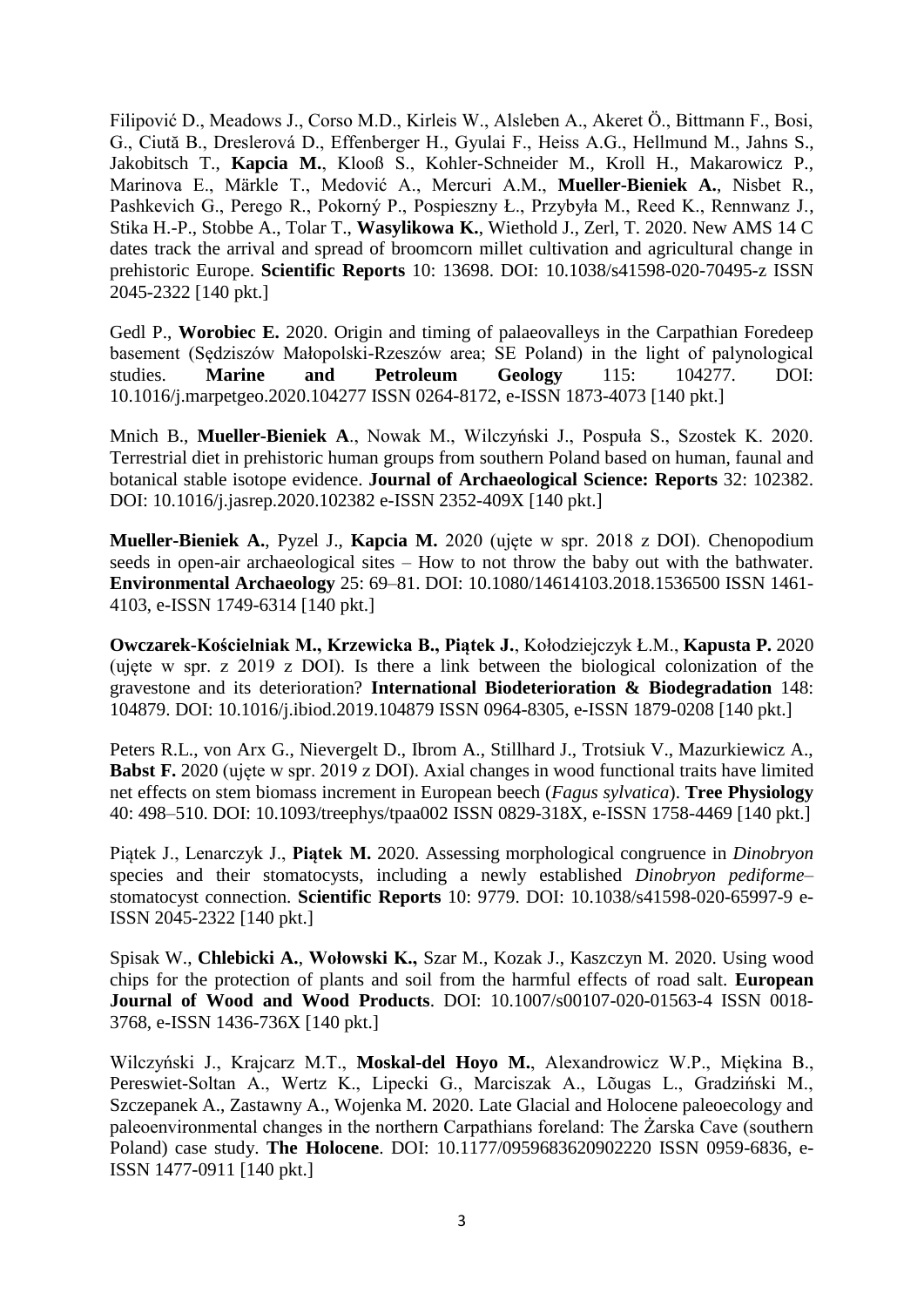Zdravkov A., Stefanova M., **Worobiec E.**, Bechtel A., Marinov S., Kortenski J. 2020. Implications for peat formation in Maritsa-West Basin, SE Bulgaria: Insights from organic petrology, palynology and biomarker assemblage. **International Journal of Coal Geology** 222: 103447. DOI: 10.1016/j.coal.2020.103447 ISSN 0166-5162, e-ISSN 1872-7840 [140 pkt.]

# **100 pkt MNiSW**

**Adamski M., Wołowski K.,** Kamiński A., Hindakova A. 2020. Cyanotoxin cylindrospermopsin producers and the catalytic decomposition process: A review. **Harmful Algae** 98. DOI: 10.1016/j.hal.2020.101894 ISSN 1568-9883, e-ISSN 1878-1470 [100 pkt.]

Bogdanowicz W., **Worobiec E**., Grooms C., Kimpe L.E., Smol J.P., Stewart R.S., Suchecka E., Pomorski J.J., Blais J.M., Clare E.L., Fenton M.B. 2020. Pollen assemblage and environmental DNA changes: A 4300-year-old bat guano deposit from Jamaica. **Quaternary International**. DOI: 10.1016/j.quaint.2020.09.003 ISSN 1040-6182 [100 pkt.]

Bogdziewicz M., Szymkowiak J., Calama R., Crone E.E., Espelta J.M., Lesica P., Marino S., Steele M.A., Tenhumberg B., Tyre A., **Żywiec M.**, Kelly D. 2020. Does masting scale with plant size? High reproductive variability and low synchrony in small and unproductive individuals. **Annals of Botany**: mcaa118. DOI: 10.1093/aob/mcaa118 ISSN: 0305-7364, e-ISSN: 1095-8290 [100 pkt.]

Czekaj-Zastawny A., Rauba-Bukowska A., Kukułka A., Kufel-Diakowska B., Lityńska-Zając M., **Moskal-del Hoyo M.**, Wilczyński J. The earliest farming communities north of the Carpathians: The settlement at Gwoździec site 2. **PLoS One**. DOI: 10.1371/journal.pone.0227008 ISSN 1932-6203 [100 pkt.]

Dancewicz K., **Slazak B.**, Kiełkiewicz M., Kapusta M., Bohdanowicz J., Gabryś B. 2020. Behavioral and physiological effects of *Viola* spp. cyclotide*s* on *Myzus persicae* (Sulz.). **Journal of Insect Physiology** 122: 104025. DOI: 10.1016/j.jinsphys.2020.104025 ISSN 0022-1910, e-ISSN 1879-1611 [100 pkt.]

Gauthier J., Mouden C., **Suchan T.**, Alvarez N., Arrigo N., Riou Ch., Lemaitre C., Peterlongo P. 2020. DiscoSnp-RAD: de novo detection of small variants for RAD-Seq population genomics. **PeerJ** 8: e9291. DOI: 10.7717/peerj.9291 ISSN 2167-8359 [100 pkt.]

**Janik P., Ronikier M., Ronikier A.** 2020. New protocol for successful isolation and amplification of DNA from exiguous fractions of specimens: a tool to overcome the basic obstacle in molecular analyses of myxomycetes. **PeerJ** 8: e8406. DOI: 10.7717/peerj.8406 ISSN 2167-8359 [100 pkt.]

Kosecka M., Jabłońska A., **Flakus A.**, Rodriguez‐ Flakus P., Kukwa M., Guzow‐ Krzemińska B. 2020. Trentepohlialean algae (*Trentepohliales*, *Ulvophyceae*) show preference to selected mycobiont lineages in lichen symbioses. **Journal of Phycology** 56: 979–993. DOI: 10.1111/jpy.12994 ISSN 0022-3646, e-ISSN 1529-8817 [100 pkt.]

Krajewski Ł., Adamec L., **Saługa M.**, **Bednarek-Ochyra H.**, Plášek V. 2020. Welcome to the Czech Republic again! Rare northern mosses *Calliergon megalophyllum* and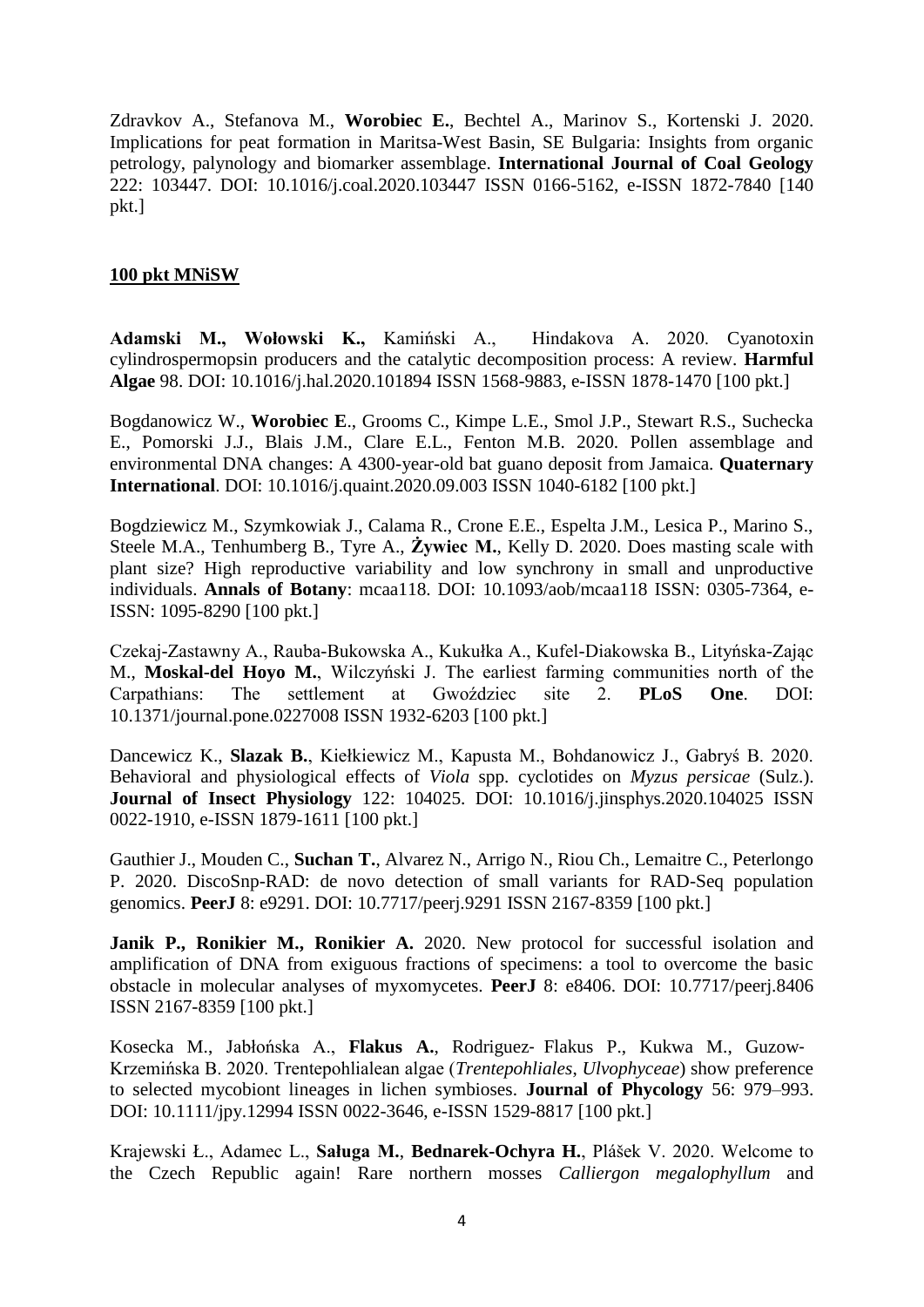*Drepanocladus sordidus* (Amblystegiaceae) in South Bohemia in light of their European distribution and habitat preferences. **PhytoKeys** 154: 111–136. DOI: 10.3897/phytokeys.154.51454 ISSN 1314-2011, e-ISSN 1314-2003 [100 pkt.]

**Krzewicka B., Matura N.**, Adamska E., Osyczka P. 2020. Species composition of freshwater lichens in temperate mountain streams: the effect of site, habitat and local spatial isolation. **Preslia** 93: 235–254. DOI: 10.23855/preslia.2020.235 ISSN0032-7786, e-ISSN 2570-950X [100 pkt.]

**Lenarczyk J**., Saługa M., **Piątek J.** 2020. Integrative approach helps clarify confusing taxonomy of the *Pseudopediastrum boryanum* species complex (Chlorophyceae), including recognition of five distinct species. **Journal of Phycology**. DOI: 10.1111/JPY.13069-20-077 ISSN 0022-3646, e-ISSN 1529-8817 [100 pkt.]

Nowak M., Lityńska-Zając M., **Moskal - del Hoyo M**., **Mueller-Bieniek A.**, **Kapcia M**., Kotynia K. 2020. Plants of the Funnel Beaker culture in Poland. **Sprawozdania Archeologiczne** 72: 87–114. DOI: 10.23858/SA/72.2020.1.005 ISSN 0081-3834 [100 pkt.]

**Paszko B., Nikel A., Mueller-Bieniek A., Paul W.** 2020. Zapałowicz's Conspectus florae Galiciae criticus: Clarification of publication dates for nomenclatural purposes and bibliographic notes. **PhytoKeys** 155: 53–85. DOI: 10.3897/phytokeys.155.51072 ISSN 1314- 2003, e-ISSN 1314-2011 [100 pkt.]

Pittet L., Fragnière Y., Grünig S., Bétrisey S., Clément B., Gerber E., **Ronikier M**., Kozlowski G., Parisod C. 2020. Genetic structure of the endemic *Papaver occidentale* indicates survival and immigration in the Western Prealps. **Alpine Botany**. DOI: 10.1007/s00035-020-00238-3 ISSN 1664-2201, e-ISSN 1664-221X [100 pkt.]

**Ronikier A.**, García-Cunchillos I., **Janik P.**, Lado C. 2020. Nivicolous Trichiales from the austral Andes: unexpected diversity including two new species. **Mycologia** 112(4): 753–780. DOI: 10.1080/00275514.2020.1759978 ISSN 0027-5514, e-ISSN 1557-2536 [100 pkt.]

**Saługa M.** 2020. At the crossroads of botanical collections and molecular genetics laboratory: a preliminary study of obtaining amplifiable DNA from moss herbarium material. **PeerJ** 8: e9109. DOI. 10.7717/peerj.9109 ISSN 2167-8359 [100 pkt.]

**Slazak B.**, Haugmo T., Badyra B., Göransson U. 2020. The life cycle of cyclotides: biosynthesis and turnover in plant cells. **Plant Cell Reports** 39: 1359–1367. DOI: 10.1007/s00299-020-02569-1; ISSN: 0721-7714, e-ISSN: 1432-203X [100 pkt.]

Sobczyk A., Borówka R.K, Badura J., **Stachowicz-Rybka R.**, Tomkowiak J., Hrynowiecka A., Sławińska J., Tomczak M., Pitura M., Lamentowicz M., Kołaczek P., Karpińska-Kołaczek M., Tarnawski D., Kadej M., Moska P., Krąpiec M., Stachowicz K., Bieniek B., Siedlik K., Bąk M., Van Der Made J., Kotowski A., Stefaniak K. 2020. Geology, stratigraphy and palaeoenvironmental evolution of the *Stephanorhinus kirchbergensis*‐ bearing Quaternary palaeolake(s) of Gorzów Wielkopolski (NW Poland, Central Europe). **Journal of Quaternary Science** 35(4): 539–558. DOI: 10.1002/jqs.3198 ISSN 0267-8179, e-ISSN 1099- 1417 [100 pkt.]

Stefaniak K., **Stachowicz-Rybka R.**, Borówka R.K., Hrynowiecka A., Sobczyk A., **Moskaldel Hoyo M.**, Kotowski A., Nowakowski D., Krajcarz M.T., Billia E.M.E., Persico D., Burkanova E.M., Leschinskiy S.V., van Asperen E., Ratajczak U., Shpansky A.V., Lempart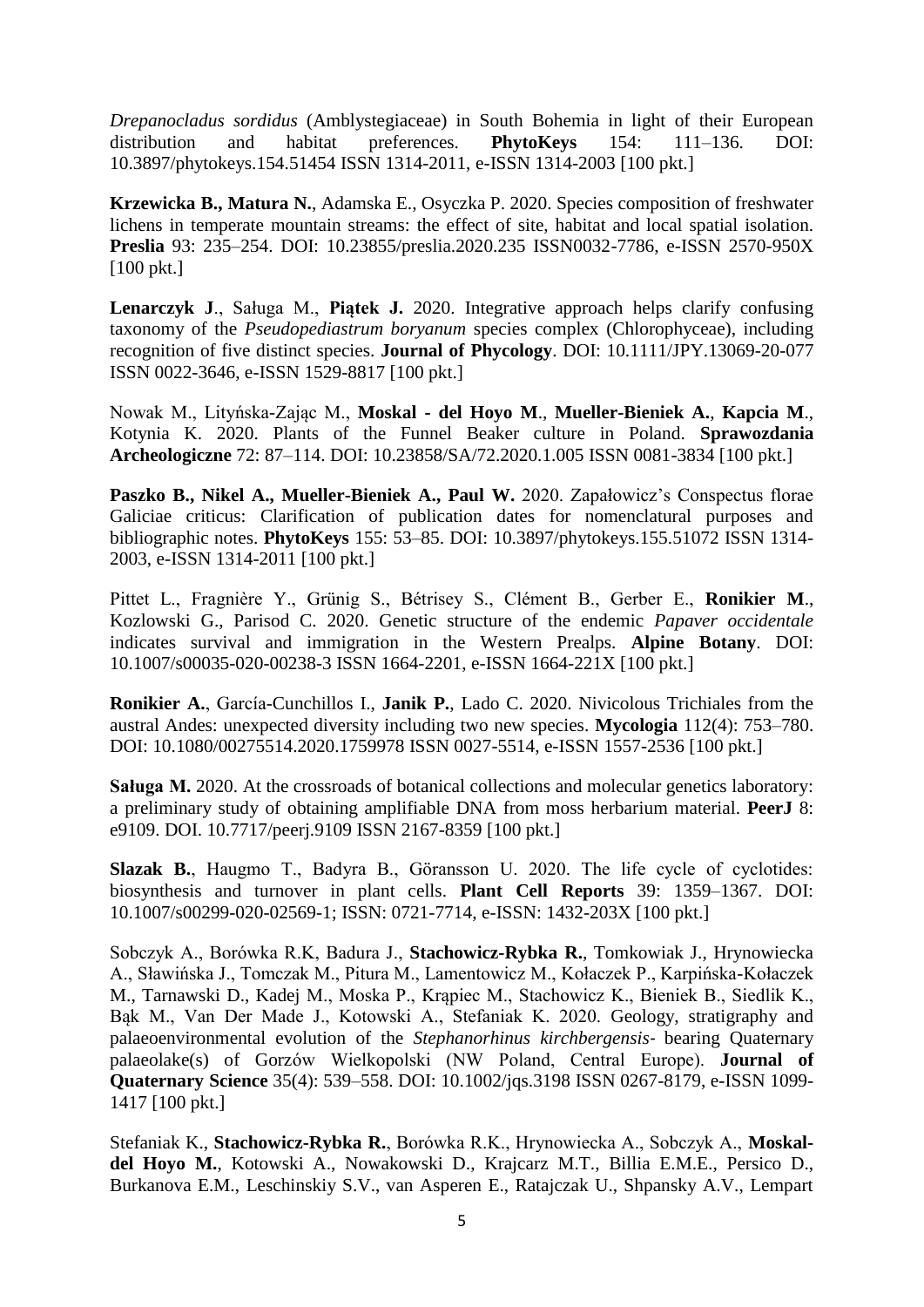M., Wach B., Niska M., van der Made J., **Stachowicz K.**, **Lenarczyk J.**, **Piątek J.**, Kovalchuk O. 2020. Browsers, grazers or mix-feeders? Study of the diet of extinct Pleistocene Eurasian forest rhinoceros *Stephanorhinus kirchbergensis* (Jäger, 1839) and woolly rhinoceros *Coelodonta antiquitatis* (Blumenbach, 1799). **Quaternary International**. DOI:10.1016/j.quaint.2020.08.039 ISSN 1040-6182 [100 pkt.]

**Stefanowicz A.M., Kapusta P**., Zubek S., **Stanek M.,** Woch M.W. 2020. Soil organic matter prevails over heavy metal pollution and vegetation as a factor shaping soil microbial communities at historical Zn-Pb mining sites. **Chemosphere** 240: 124922. DOI: 10.1016/j.chemosphere.2019.124922 ISSN 0045-6535, e-ISSN 1879-1298 [100 pkt.]

Szczepańska K., Urbaniak J., **Śliwa L.** 2020. Taxonomic recognition of some species-level lineages circumscribed in nominal *Rhizoplaca subdiscrepans* s. lat. (Lecanoraceae, Ascomycota). **PeerJ**. DOI: 10.7717/peerj.9555 ISSN 2167-8359 [100 pkt.]

**Wacnik A.**, Gumiński W., **Cywa K.,** Bugajska K. 2020. Forests and foragers: exploitation of wood resources by Mesolithic and para-Neolithic societies in north-eastern Poland. **Vegetation History and Archaeobotany**. DOI: 10.1007/s00334-020-00778-y ISSN 0939- 6314, e-ISSN 1617-6278 [100 pkt.]

**Worobiec G., Worobiec E.,** Erdei B. 2020. Fossil callimothalloid fungi: Revised taxonomy, modern equivalents and palaeoecology. **Fungal Biology** 124: 835–844. DOI: 10.1016/j.funbio.2020.06.002 ISSN 1878-6146 [100 pkt.]

## **70 pkt MNiSW**

Fragnière Y., Pittet L., Clément B., Bétrisey S., Gerber E., **Ronikier M**., Parisod C., Kozlowski G. 2020. Climate change and alpine screes: no future for glacial relict *Papaver occidentale* (Papaveraceae) in Western Prealps. **Diversity** 12: 346. DOI: 10.3390/d12090346 ISSN 1424-2818 [70 pkt. //przeliczeniowa wartość 24,75 pkt.]

Gębica P., Michno A., Sobucki M., Czopek S., Trybała-Zawiślak K., **Wacnik A.** 2019. Temporal variation of prehistoric human settlement recorded in the oxbow lake deposits of San river (Sandomierz Basin, SE Poland). **Geochronometria** 46(1): 148–160 DOI: 10.1515/geochr-2015-0119 ISSN: 1733-8387, e-ISSN: 1897-1695 [70 pkt. //przeliczeniowa wartość 28,58 pkt.]

**Godzik B.** 2020. Use of Bioindication Methods in National, Regional and Local Monitoring in Poland–Changes in the Air Pollution Level over Several Decades. **Atmosphere** 11(2): 143. DOI: 10.3390/atmos11020143 ISSN 2073-4433 [70 pkt. //przeliczeniowa wartość 70 pkt.]

**Kapusta P., Godzik B.,** 2020. Temporal and cross-regional variability in the level of air pollution in Poland – A study using moss as a bioindicator. **Atmosphere** 11: 157. DOI: 10.3390/atmos11020157 ISSN 2073-4433 [70 pkt. //przeliczeniowa wartość 70 pkt.]

Kemler M., Denchev T.T., Denchev C.M., Begerow D., **Piątek M.**, Lutz M. 2020. Host preference and sorus location correlate with parasite phylogeny in the smut fungal genus *Microbotryum* (Basidiomycota, Microbotryales). **Mycological Progress** 19: 481–493. DOI: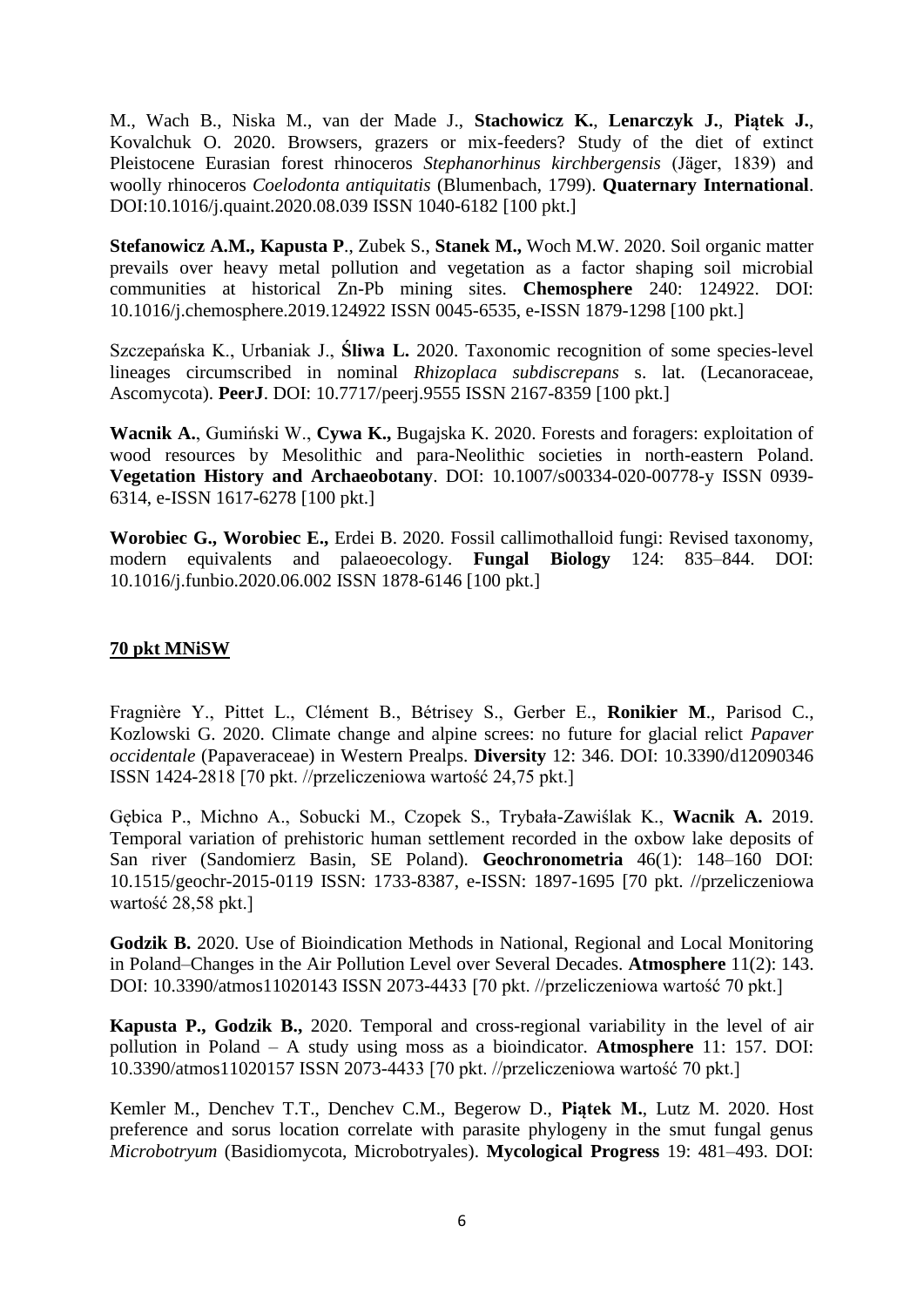10.1007/s11557-020-01571-x ISSN 1617-416X, e-ISSN 1861-8952 [70 pkt. //przeliczeniowa wartość 28,58 pkt.]

Kowalski R., **Worobiec G., Worobiec E.**, Krajewska K. 2020. Oligocene plant assemblage from Rębiszów, Lower Silesia: First "volcanic flora" from Poland. **Acta Palaeontologica Polonica** 65(2): 273–290. DOI: 10.4202/app.00686.2019 ISSN 0567-7920, e-ISSN 1732- 2421 [70 pkt. //przeliczeniowa wartość 49,50 pkt.].

Ludwig L.R., Kantvilas G., Nilsen A.R., Orlovich D.A., Ohmura Y., Summerfield T.C., **Wilk K.**, Lord J.M. 2020. A molecular-genetic reassessment of the circumscription of the lichen genus Icmadophila. **The Lichenologist** 52: 213–220. DOI:10.1017/S0024282920000122 ISSN 0024-2829, e-ISSN 1096-1135 [70 pkt. //przeliczeniowa wartość 24,75 pkt.]

Miranda-González R., Aptroot A., Lücking R., **Flakus A.**, Barcenas-Peña A., de los Ángeles Herrera-Campos M. 2020. The identity, ecology and distribution of *Polypyrenula* (Ascomycota: Dothideomycetes): a new member of *Trypetheliaceae* revealed by molecular and anatomical data. **The Lichenologist** 52: 27–35. DOI: 10.1017/S0024282919000422 ISSN 0024-2829, e-ISSN 1096-1135 [70 pkt. //przeliczeniowa wartość 28,58 pkt.]

**Paszko B.**, **Paul. W.**, **Nikel A., Musiał L.** 2020. Typification, a new synonym and new distribution data in *Ficaria* (Ranunculaceae). **Phytotaxa** 432(2): 144–154. DOI: 10.11646/phytotaxa.432.2.4 ISSN 1179-3155, e-ISSN 119-3163 [70 pkt. //przeliczeniowa wartość 70 pkt.]

**Piątek M., Rodriguez-Flakus P.**, Domic A., Palabral-Aquilera A.N., Gómez M.I., **Flakus A.** 2020. Phylogenetic placement of *Leptosphaeria polylepidis*, a pathogen of Andean endemic *Polylepis tarapacana*, and its newly discovered mycoparasite *Sajamaea mycophila* gen. et sp. nov. **Mycological Progress** 19(1): 1–14. DOI: https://doi.org/10.1007/s11557-019-01535-w ISSN 1617-416X, e-ISSN: 1861-8952 [70 pkt. //przeliczeniowa wartość 49,50 pkt.]

Poniewozik M., Duangjan K., Pekkoh J., **Wołowski K.** 2020. Algae of bromeliad phytotelmata in the Queen Sirikit Botanical Garden, Chiang Mai, Thailand. **Phytotaxa** 432(1): 017–037. DOI: 10.11646/phytotaxa.432.1.3 ISSN 1179-3155, e-ISSN 119-3163 [70 pkt. //przeliczeniowa wartość 35 pkt.]

Stachurska-Swakoń A., **Cieślak E., Ronikier M., Nowak J.,** Kaczmarczyk A. 2020. Genetic structure of *Doronicum austriacum* (Asteraceae) in the Carpathians and adjacent areas: toward a comparative phylogeographical analysis of tall-herb species. **Plant Systematics and Evolution** 306: 14. DOI: 10.1007/s00606-020-01652-0 ISSN 0378-2697, e-ISSN 2199-6881 [70 pkt. //przeliczeniowa wartość 54,22 pkt.]

Wijayawardene N.N., Hyde K.D., Al-Ani L.K.T., Tedersoo L., Haelewaters D., Rajeshkumar K.C., Zhao R.L., Aptroot A., Leontyev D.V., Saxena R.K., Tokarev Y.S., Dai D.Q., Letcher P.M., Stephenson S.L., Ertz D., Lumbsch H.T., Kukwa M., Issi I.V., Madrid H., Phillips A.J.L., Selbmann L., Pfliegler W.P., Horváth E., Bensch K., Kirk P.M., Kolaříková K., Raja H.A., Radek R., Papp V., Dima B., Ma J., Malosso E., Takamatsu S., Rambold G., Gannibal P.B., Triebel D., Gautam A.K., Avasthi S., Suetrong S., Timdal E., Fryar S.C., Delgado G., Réblová M., Doilom M., Dolatabadi S., Pawłowska J., Humber R.A., Kodsueb R., Sánchez-Castro I., Goto B.T., Silva D.K.A., de Souza F.A., Oehl F., da Silva G.A., Silva I.R., Błaszkowski J., Jobim K., Maia L.C., Barbosa F.R., Fiuza P.O., Divakar P.K., Shenoy B.D., Castañeda-Ruiz R.F., Somrithipol S., Lateef A.A., Karunarathna S.C., Tibpromma S.,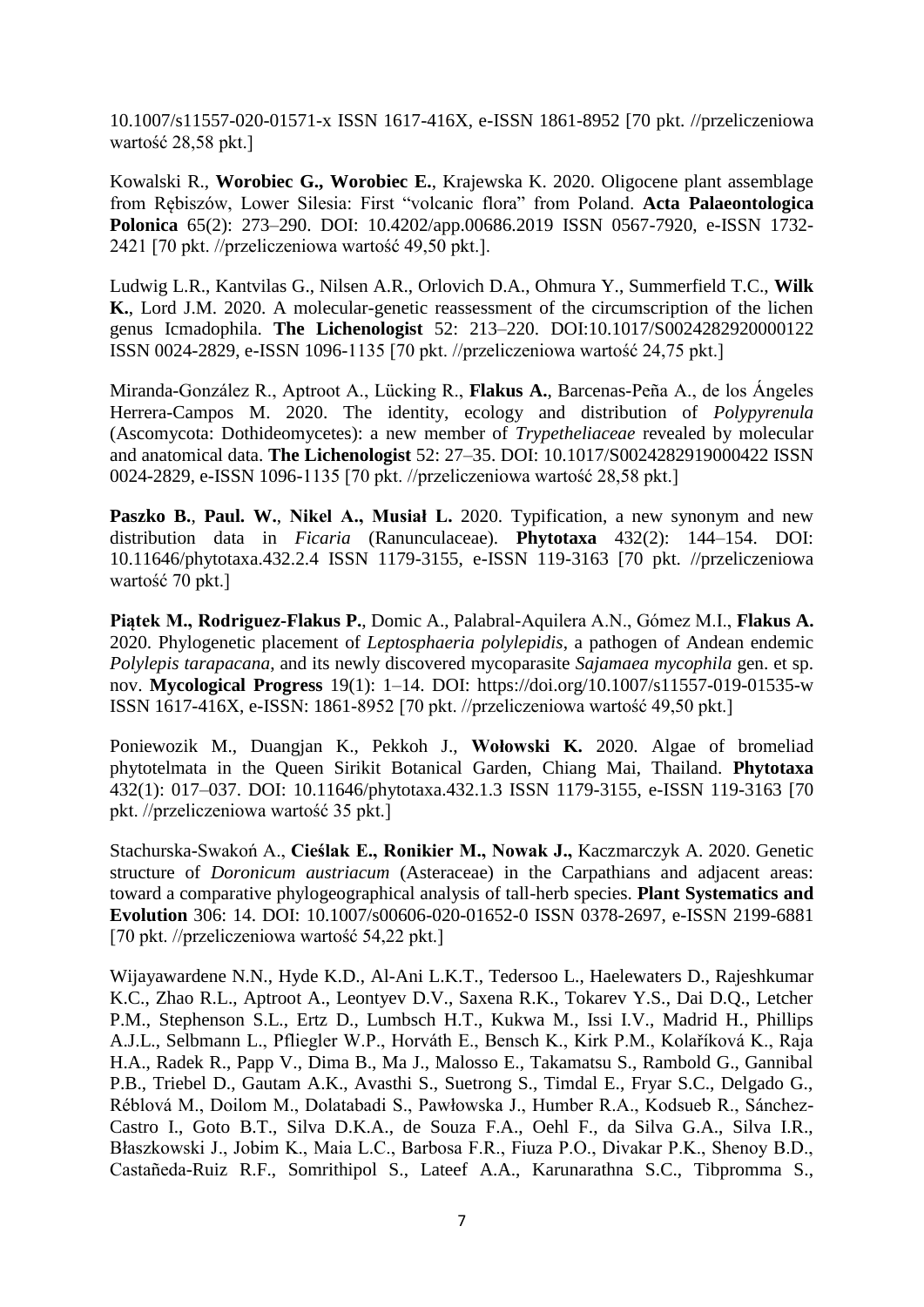Mortimer P.E., Wanasinghe D.N., Phookamsak R., Xu J., Wang Y., Tian F., Alvarado P., Li D.W., Kušan I., Matočec N., Maharachchikumbura S.S.N., Papizadeh M., Heredia G., Wartchow F., Bakhshi M., Boehm E., Youssef N., Hustad V.P., Lawrey J.D., Santiago A.L.C.M.A., Bezerra J.D.P., Souza-Motta C.M., Firmino A.L., Tian Q., Houbraken J., Hongsanan S., Tanaka K., Dissanayake A.J., Monteiro J.S., Grossart H.P., Suija A., Weerakoon G., Etayo J., Tsurykau A., Vázquez V., Mungai P., Damm U., Li Q.R., Zhang H., Boonmee S., Lu Y.Z., Becerra A.G., Kendrick B., Brearley F.Q., Motiejūnaitė J., Sharma B., Khare R., Gaikwad S., Wijesundara D.S.A., Tang L.Z., He M.Q., **Flakus A.**, **Rodriguez-Flakus P.**, Zhurbenko M.P., McKenzie E.H.C., Stadler M., Bhat D.J., Liu J.K., Raza M., Jeewon R., Nassonova E.S., Prieto M., Jayalal R.G.U., Erdoğdu M., Yurkov A., Schnittler M., Shchepin O.N., Novozhilov Y.K., Silva-Filho A.G.S., Liu P., Cavender J.C., Kang Y., Mohammad S., Zhang L.F., Xu R.F., Li Y.M., Dayarathne M.C., Ekanayaka A.H., Wen T.C., Deng C.Y., Pereira O.L., Navathe S., Hawksworth D.L., Fan X.L., Dissanayake L.S., Kuhnert E., Grossart H.P., Thines M. 2020. Outline of Fungi and fungus-like taxa. **Mycosphere** 11(1): 1060–1456. DOI: 10.5943/mycosphere/11/1/8 ISSN 2077-7000, e-ISSN 2077-7019 [70 pkt. //przeliczeniowa wartość 7,98 pkt.]

**Wilk K.** 2020. *Huriella flakusii* (Teloschistaceae, lichenized Ascomycota), a new species from the Colca Canyon region in Peru. **The Lichenologist** 52: 37–47. DOI:10.1017/S0024282919000458 ISSN 0024-2829, e-ISSN 1096-1135 [70 pkt. //przeliczeniowa wartość 70 pkt.]

**Worobiec G., Worobiec E.** 2020. *Lichenopeltella mizerniana* sp. nov. from the upper Pliocene of Mizerna (southern Poland). **Mycological Progress** 19: 799–804. DOI: 10.1007/s11557-020-01598-0 ISSN 1617-416X, e-ISSN 1861-8952 [70 pkt. //przeliczeniowa wartość 70 pkt.]

**Worobiec G., Worobiec E.** 2020 (ujęte w spr. 2019 z DOI). The whole plant concept of *Reevesia* from the Neogene of the Bełchatów Lignite Mine (central Poland). **Review of Palaeobotany and Palynology** 273: 104145. DOI: 10.1016/j.revpalbo.2019.104145 ISSN 0034-6667, e-ISSN 1879-0615 [70 pkt. //przeliczeniowa wartość 70 pkt.]

**Woźniak-Chodacka M.** 2020. A revision of taxonomic relation between *Oenothera royfraseri* and *O. turoviensis* (sect. Oenothera, subsect. Oenothera; Onagraceae) based on multivariate analyses of morphological characters. **Phytotaxa** 435(2): 164–180. DOI: 10.11646/phytotaxa.435.2.4 ISSN 1179-3155, e-ISSN 119-3163 [70 pkt. //przeliczeniowa wartość 70 pkt.]

# **40 pkt**

Ellis L.T., Afonina O.M., Atwood J.J., **Bednarek-Ochyra H.**, Burghardt M., Dragićević S., Vuksanović S., Espinoza-Prieto B., Opisso J., Goga M., Bačkor M., Graulach A., Hugonnot V., Koroleva N.E., Chandini V.K., Manju C.N., Mufeed B., Natcheva R., Norhazrina N., Syazwana N., Peralta D.F., Plášek V., Popov S.Yu., Porley R.D., Rimac A., Alegro A., Vuković N., Koletić N., Šegota V., Sabovljević M.S., Schäfer-Verwimp A., Sérgio C., Ştefănut S., Taha M.A., Abou-Salama U.Y., Wolski G.J. 2020. New national and regional bryophyte records, 62. **Journal of Bryology** 42(1). Journal of Bryology 42(3): 281–296. DOI: 10.1080/03736687.2019.1706311 ISSN 0373-6687, e-ISSN 1743-2820 [40 pkt. //przeliczeniowa wartość 6,67 pkt.]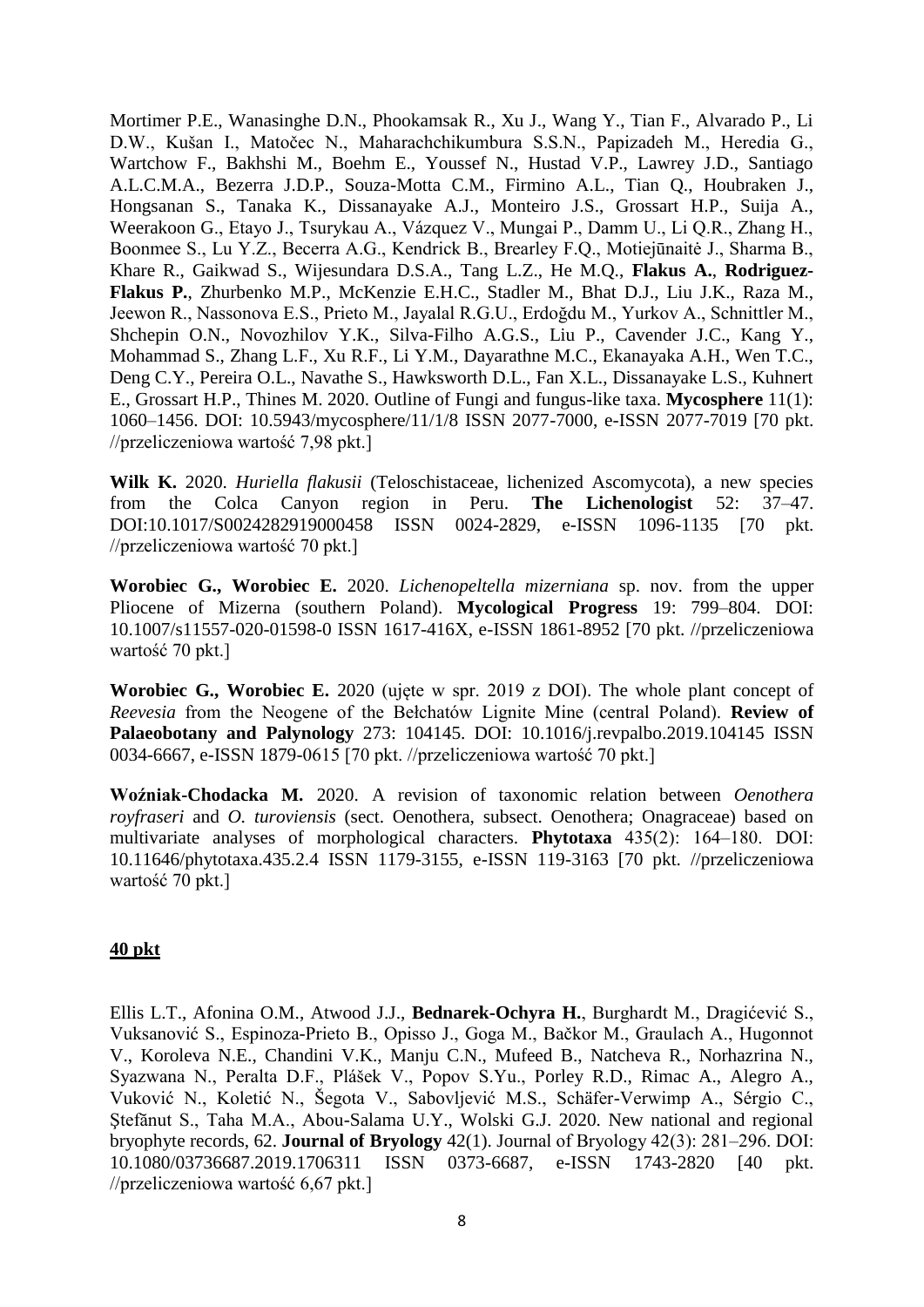Ellis L.T., Afonina O.M., Czernyadjeva I.V., Konoreva L.A., Potemkin A.D., Kotkova V.M., Alataş M., Blom H.H., Boiko M., Cabral R.A., Jimenez S., Dagnino D., Turcato C., Minuto L., Erzberger P., Ezer T., Galanina O.V., Hodgetts N., Ignatov M.S., Ignatova E.A., Kazanovsky S.G., Kiebacher T., Köckinger H., Korolkova E.O., Larraín J., Maksimov A.I., Maity D., Martins A., Sim-Sim M., Monteiro F., Catarino L., Medina R., Nobis M., Nowak A., **Ochyra R.**, Parnikoza I., Ivanets V., Plášek V., Philippe M., Saha P., Aziz M.N., Shkurko A.V., Ştefănuţ S., Suárez G.M., Uygur A., Erkul K., Wierzgoń M., Graulich A. 2020. New national and regional bryophyte records, 63. **Journal of Bryology** 42(3): 281-296. DOI: 10.1080/03736687.2020.1750930 ISSN 0373-6687, e-ISSN 1743-2820 [40 pkt. //przeliczeniowa wartość 5,83 pkt.]

Nobis M., Marciniuk J., Marciniuk P., Wolanin M., Király G., Nowak A., **Paszko B.**, Klichowska E., Moreno-Moral G., Piwowarczyk R., Sánchez-Pedraja Ó., Wróbel A., Egorova I.N., Eliaš P.J., Krivenko D.A., Kuzmin I.V., Lazkov G.A., Mei G., Nobis A., Olonova M.V., Soreng R.J., Stinca A., Vasjukov V.M., Vershinin N.A. 2020. Contribution to the flora of Asian and European countries: new national and regional vascular plant records, 9. **Turkish Journal of Botany** 44: 455–480. DOI:10.3906/bot-1908-41 ISSN 1300-008X, e-ISSN 1303- 6106 [40 pkt. //przeliczeniowa wartość 8,34 pkt.]

Wietrzyk-Pełka P., **Cykowska-Marzencka B.**, Maruo F., Szymański W., Węgrzyn M.H. 2020. Mosses and liverworts in the glacier forelands and mature tundra of Svalbard (High Arctic): diversity, ecology, and community composition. **Polish Polar Research** 41(2): 151– 186. DOI: 10.24425/ppr.2020.132571 ISSN 0138-0338, e-ISSN 2081-8262 [40 pkt. //przeliczeniowa wartość 17,89 pkt.]

# **20 pkt MNiSW**

Holeksa J., **Kapusta P.**, **Budziakowska-Kubik E.**, Izworska K., Kurek P., **Piechnik Ł.**, **Szarek-Łukaszewska G.**, Wojterska M., Zielonka T., **Żywiec M.** 2020. Stan martwego drewna na terenie Puszczy Niepołomickiej jako wynik długotrwałego użytkowania lasu i krótkotrwałej ochrony w ramach sieci Natura 2000 [Stock of deadwood in the Niepołomice Forest as a result of long-term forest use and short-term protection within the Natura 2000 network]. **Fragmenta Floristica et Geobotanica Polonica** 27(1): 119–139. DOI: https://doi.org/10.35535/ffgp-2020-0009 ISSN 1640–629X, e-ISSN 2449-8890 [20 pkt. //przeliczeniowa wartość 10 pkt]

Kurek P., **Piechnik Ł.**, Ledwoń M., **Szarek-Łukaszewska G., Kapusta P.**, Holeksa J. 2020. Cechy drzew i drzewostanu a występowanie dzięcioła średniego *Leiopicus medius* – wskazówki dla gospodarki leśnej na przykładzie Puszczy Niepołomickiej [Trees and forest structure characteristics and the occurrence of middle spotted woodpecker *Leiopicus medius* – implications for forest management]. **Fragmenta Floristica et Geobotanica Polonica** 27(1): 45–54. DOI: 10.35535/ffgp-2020-0004 ISSN 1640-629X, e-ISSN 2449-8890 [20 pkt. //przeliczeniowa wartość 6,67 pkt]

Nowak M., Wilczyński J., Wróbel J., **\*Kapcia M., Moskal-del Hoyo M.** 2019 (nie ujęte w spr. 2019). The Baden Culture finds from Goszcza site 1 (Kielnik): new archaeological, anthropological, archaeozoological and archaeobotanical data. **Folia Quaternaria** 87: 27–58. DOI: 10.4467/21995923FQ.19.002.11495 ISSN 0015-573, e-ISSN 2199-5915 [20 pkt. //przeliczeniowa wartość 8 pkt.]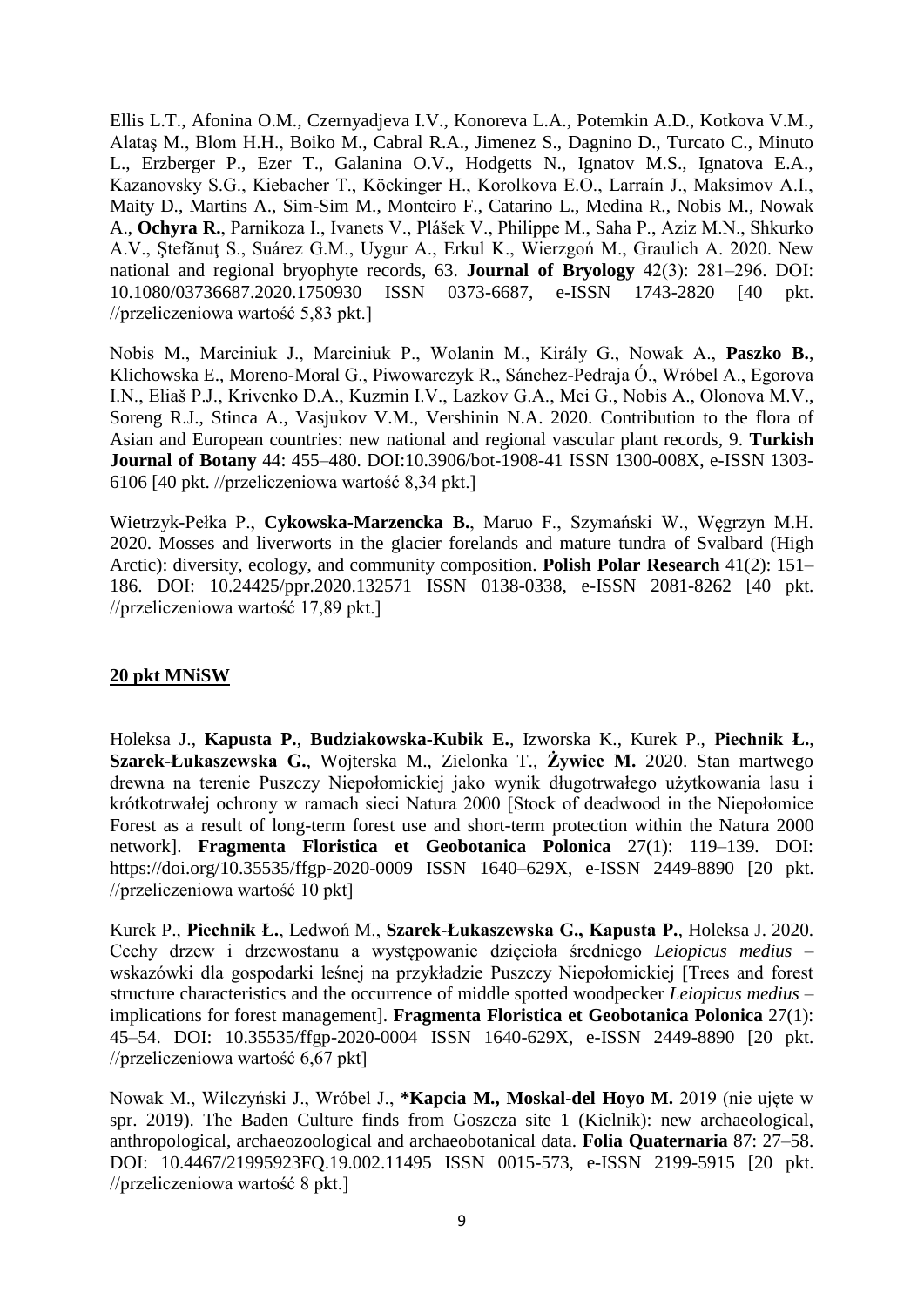**Piechnik Ł.** 2020. *Carpinus betulus* a występowanie dziupli naturalnych w lasach gospodarczych [*Carpinus betulus* and occurrence of natural tree hollows in managed forests]. **Fragmenta Floristica et Geobotanica Polonica** 27(1): 33–43. DOI: 10.35535/ffgp-2020- 0003 ISSN 1640-629X, e-ISSN 2449-8890 [20 pkt. //przeliczeniowa wartość 20 pkt]

Piszczek M.A., **Budziakowska-Kubik E.**, Izworska K., **Kapusta P.**, Kurek P., Piechnik Ł., **Seget B.**, **Szarek-Łukaszewska G.**, Zielonka T., Holeksa J. 2020. Cięcia przygodne i pielęgnacyjne a ilość martwego drewna na terenie obszaru Natura 2000 "Puszcza Niepołomicka" [Amount of deadwood left after incidental felling and thinning in the Niepolomice Forest Natura 2000 area]. **Fragmenta Floristica et Geobotanica Polonica** 27(1): 155–167. DOI: 10.35535/ffgp-2020-0011 [20 pkt. //przeliczeniowa wartość 8 pkt]

Wilczyński J., Nowak M., **Mueller-Bieniek A., \*Kapcia M., Moskal-del Hoyo M.** 2019 (nie ujęte w spr. 2019). Unexpected discovery of the Funnel Beaker culture feature at the Kraków Spadzista (Kraków-Zwierzyniec 4) site. **Folia Quaternaria** 87: 5–26. DOI: 10.4467/21995923FQ.19.001.11494 ISSN 0015-573, e-ISSN 2199-5915 [20 pkt. //przeliczeniowa wartość 12 pkt.]

Zduńczyk P., **Piechnik Ł., Szarek-Łukaszewska G.**, Holeksa J., **Kapusta P.** 2020. Stan drobnej leżaniny w lasach gospodarczych i rezerwatach Puszczy Niepołomickiej. [Stock of downed fine woody debris in managed forests and nature reserves of the Niepołomice Forest]. **Fragmenta Floristica et Geobotanica Polonica** 27(1): 141–153. DOI: 10.35535/ffgp-2020- 0010 ISSN 1640-629X, e-ISSN 2449-8890 [20 pkt. //przeliczeniowa wartość 12 pkt]

## **5 pkt MNiSW**

Aleksanyan A., Biurrun I., Belonovskaya E., **Cykowska-Marzencka B.**, Berastegi A., Hilpold A., Kirschner P., Mayrhofer H., Shyriaieva D., Vynokurov D., Becker T., Becker U., Dembicz I., Fayvush G., Frank D., Magnes M., García-Mijangos I., Oganesian M., Palpurina S., Ünal A., Vasheniak Y., Dengler J. 2020. Biodiversity of dry grasslands in Armenia: first results from the 13th EDGG Field Workshop in Armenia. **Palaearctic Grasslands** 46: 12–51. DOI: 10.21570/EDGG.PG.46.12-51 ISSN 2627-9827 [5 pkt. //przeliczeniowa wartość 0,5 pkt]

Dengler J., Guarino R., Moysiyenko I., Vynokurov D., Boch S., **Cykowska-Marzencka B.**, Babbi M., Catalano C., Eggenberg S., Gehler J., Monigatti M., Pachlatko J., Riedel S., Willner W., Dembicz I. 2020. On the trails of Josias Braun-Blanquet II: First results from the 12th EDGG Field Workshop studying the dry grasslands of the inneralpine dry valleys of Switzerland. **Palaearctic Grasslands** 45: 59–88. DOI: 10.21570/EDGG.PG.45.59-88 ISSN 2627-9827 [5 pkt. //przeliczeniowa wartość 0,5 pkt]

Dzięgielewski K., Longa A., Langer J., **Moskal-del Hoyo M.** (2018) 2019 (nie ujęte w spr. 2019). Contextualisation of the Early Iron Age hoard of bronze objects discovered in Gdynia-Karwiny, site 1. **Recherches Archéologiques NS** 10: 21–78. DOI: 10.33547/RechACrac.NS10.02 ISSN 0137-3285 [5 pkt. //przeliczeniowa wartość 1,25 pkt]

Stefaniak K., Kotowski A., Ratajczak U., Lipiec-Sidor K., Badura J., Przybylski B., Borówka R.K, Tomczak M., **Stachowicz-Rybka R., Moskal-del Hoyo M.**, Hrynowiecka A., Alexandrowicz W.P., Sobczyk A. 2019 (nie ujęte w spr. 2019). Odkrycie i badania szkieletu